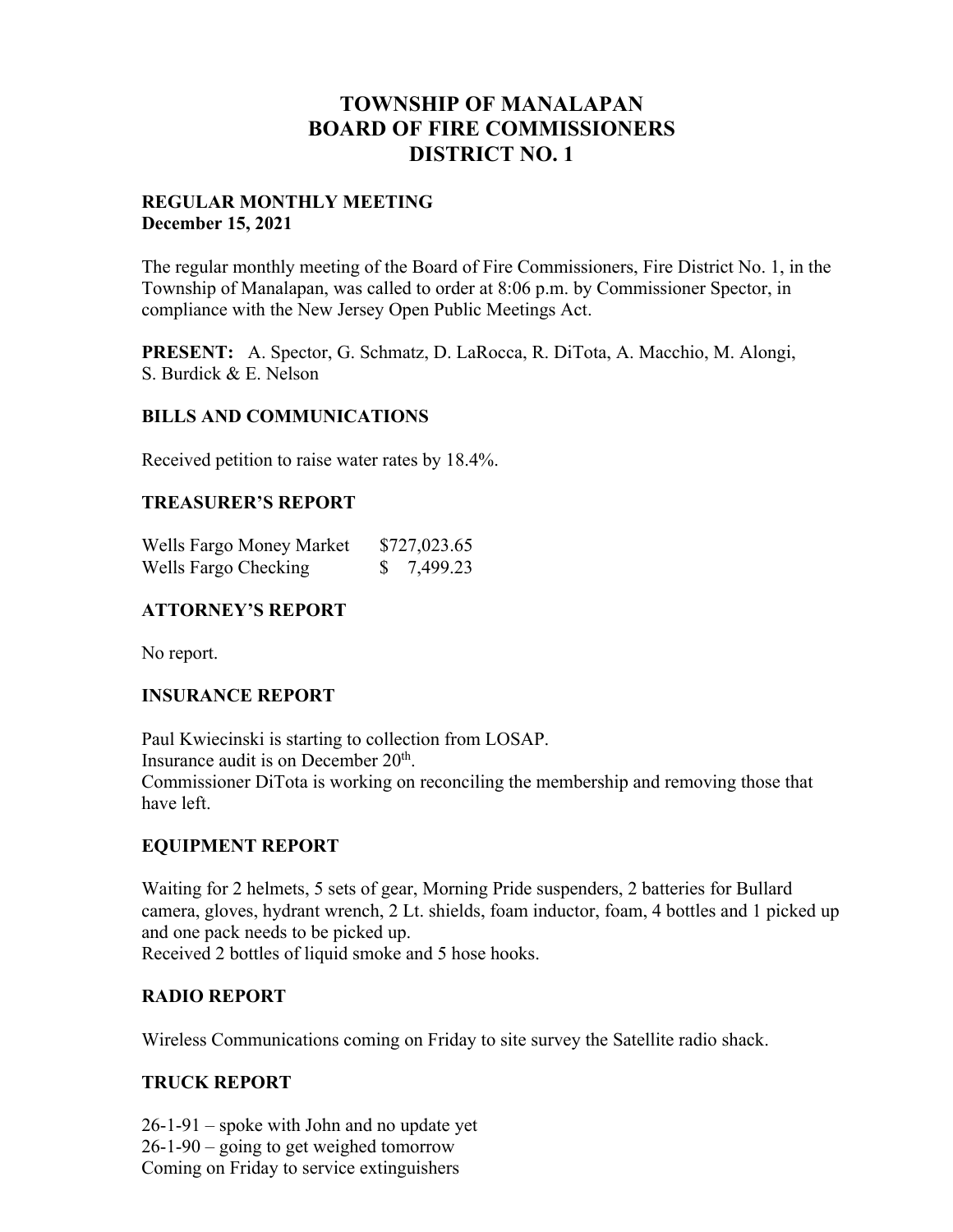## **CHIEF'S REPORT**

492 calls for the year. Chief Alongi handed in a review of statistics.

## **MEMBERSHIP REPORT**

No report.

## **ASSOCIATION REPORT**

President Nelson thanked the Board for their support this past year. Fire company is looking at putting together a Financial Capital Improvement Plan Board.

## **TRUSTEES' REPORT**

No report.

## **OLD BUSINESS**

See attached.

#### **NEW BUSINESS**

Commissioner Schmatz made a motion to pay all vouchers; this was seconded by Commissioner Macchio. All voted aye.

Commissioner Schmatz made a motion not to exceed \$2,000 to purchase 2 portable foam systems; this was seconded by Commissioner LaRocca. All voted aye.

Commissioner LaRocca made a motion for \$5,200 to purchase a super vac battery operated fan; this was seconded by Commissioner DiTota. All voted aye.

Meeting opened to the public at 8:56 p.m.

A motion was made by Commissioner Spector to adjourn; it was seconded by Commissioner DiTota and all voted aye.

Meeting adjourned at 8:56 p.m.

 Respectfully submitted, George Schmatz, Treasurer